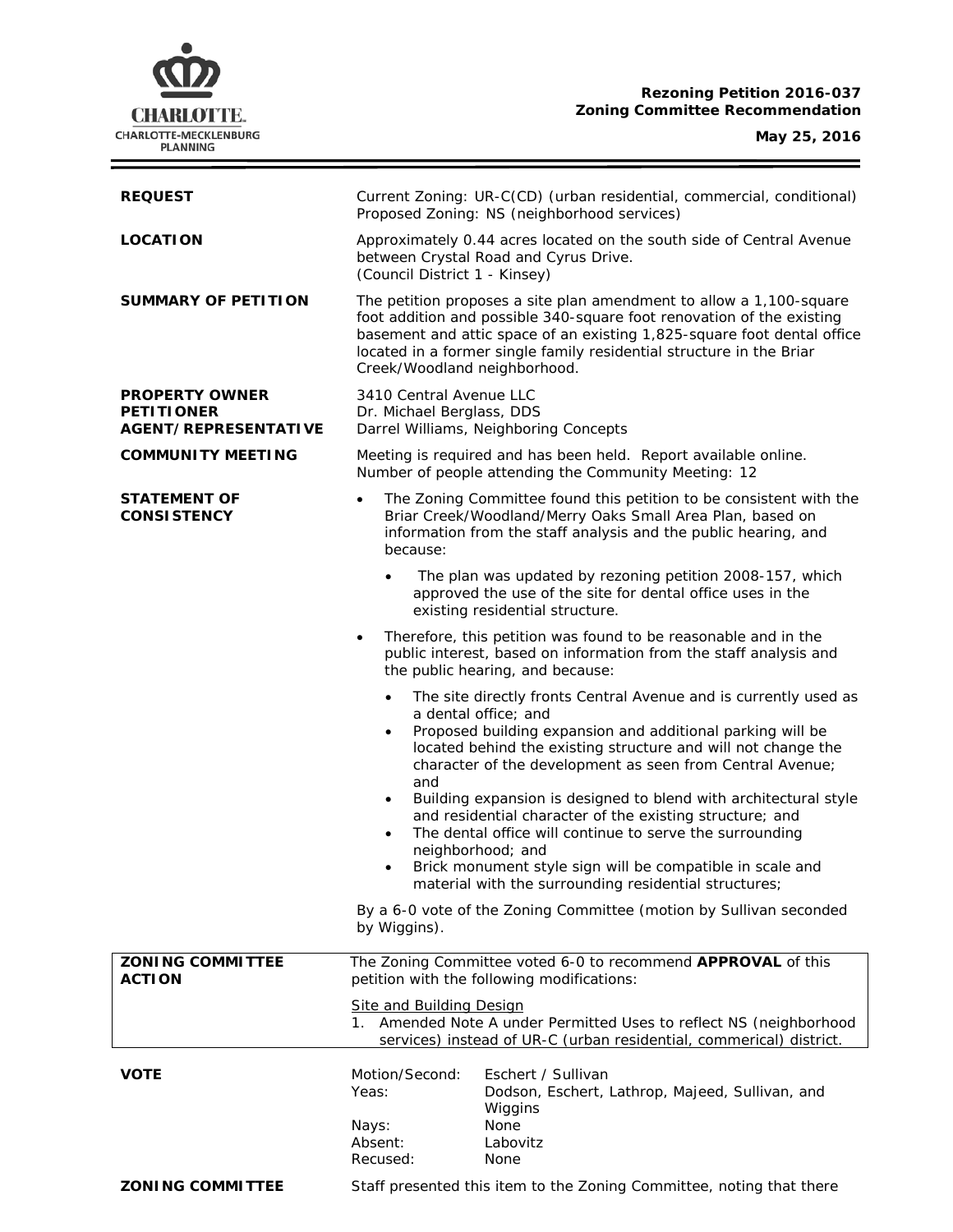| Petition 2016-037    | (Page 2 of 3)                                                 | Zoning Committee Recommendation                                                                                                                                                                                                                                                                                                                                                                                         |
|----------------------|---------------------------------------------------------------|-------------------------------------------------------------------------------------------------------------------------------------------------------------------------------------------------------------------------------------------------------------------------------------------------------------------------------------------------------------------------------------------------------------------------|
| <b>DISCUSSION</b>    | neighbors.                                                    | were no outstanding issues. Staff noted that this petition is consistent<br>with the Briar Creek/Woodland/Merry Oaks Small Area Plan, as<br>amended by rezoning petition 2008-157. A committee member asked<br>if the signage issue had been addressed. Staff responded that the<br>proposed zoning district will allow the size of sign desired and the<br>petitioner has made signage commitments as requested by the |
| <b>STAFF OPINION</b> | Staff agrees with the recommendation of the Zoning Committee. |                                                                                                                                                                                                                                                                                                                                                                                                                         |

# **FINAL STAFF ANALYSIS**

## **(Pre-Hearing Analysis online at [www.rezoning.org\)](http://www.rezoning.org/)**

### **PLANNING STAFF REVIEW**

### • **Proposed Request Details**

The site plan accompanying this petition contains the following provisions:

- Permitted uses limited to dental office or a reuse of the site as a single family residence only in the case of discontinuing the dental office use.
- Reflects existing building square footage as 1,390 square feet, and proposes a 1,100-square foot addition located at the rear of the existing dental office, in addition to potential renovation of up to 340 square feet of the existing basement and attic spaces, for a maximum building area of 2,830 square feet.
- Removal of an existing 560-square foot accessory storage building to allow for additional required parking spaces.
- Parking layout may be modified to save existing trees.
- Vinyl or aluminum as a building material may only be used on windows, soffits and handrails/railings.
- Provision of illustrative building elevations, which reflect a style that is residential in character, with a pitched roof.
- Building addition not to exceed one story and will have a pitched roof.
- No expanse of blank wall will exceed 20 feet in length.
- Detached signage not to exceed seven feet in height and 21 square feet in area.
- Rendering of proposed detached sign.
- Existing six-foot sidewalk and eight-foot planting strip to remain.
- Property owner required to notify the Merry Oaks and Commonwealth Park neighborhood associations prior to submittal of any request for an administrative amendment.
- Property owner may not utilize lighting fixtures on an adjacent parcel or on a public right-of-way to illuminate the site. No flood lights are permitted either within the site or elsewhere to illuminate the property.
- All attached and detached lighting fixtures within the site will be full cut-off fixtures as defined by Illuminating Engineering Society of North America (IESNA), shielded, capped and downwardly directed. Any current nonconforming fixtures will be removed when construction on the addition is complete.
- An existing planted area with trees is reflected on Sheet RZ-2.
- **Public Plans and Policies**
	- The *Briar Creek/Woodland/Merry Oaks Small Area Plan* (1998) was updated by rezoning petition 2008-157, which approved the use of the site for dental office uses in the existing single family residential structure.

## • **TRANSPORTATION CONSIDERATIONS**

- This petition will not significantly increase the amount of traffic generated by the site. CDOT does not have any concerns or outstanding issues with this petition. This site has direct access to an existing major thoroughfare. CDOT has not identified any negative impacts to the transportation facilities in the area.
- **Vehicle Trip Generation:** Current Zoning: 65 trips per day (based on 1,730-square foot dental office). Proposed Zoning: 90 trips per day (based on 2,830-square foot dental office).

## **DEPARTMENT COMMENTS** (see full department reports online)

• **Charlotte Area Transit System:** No issues.